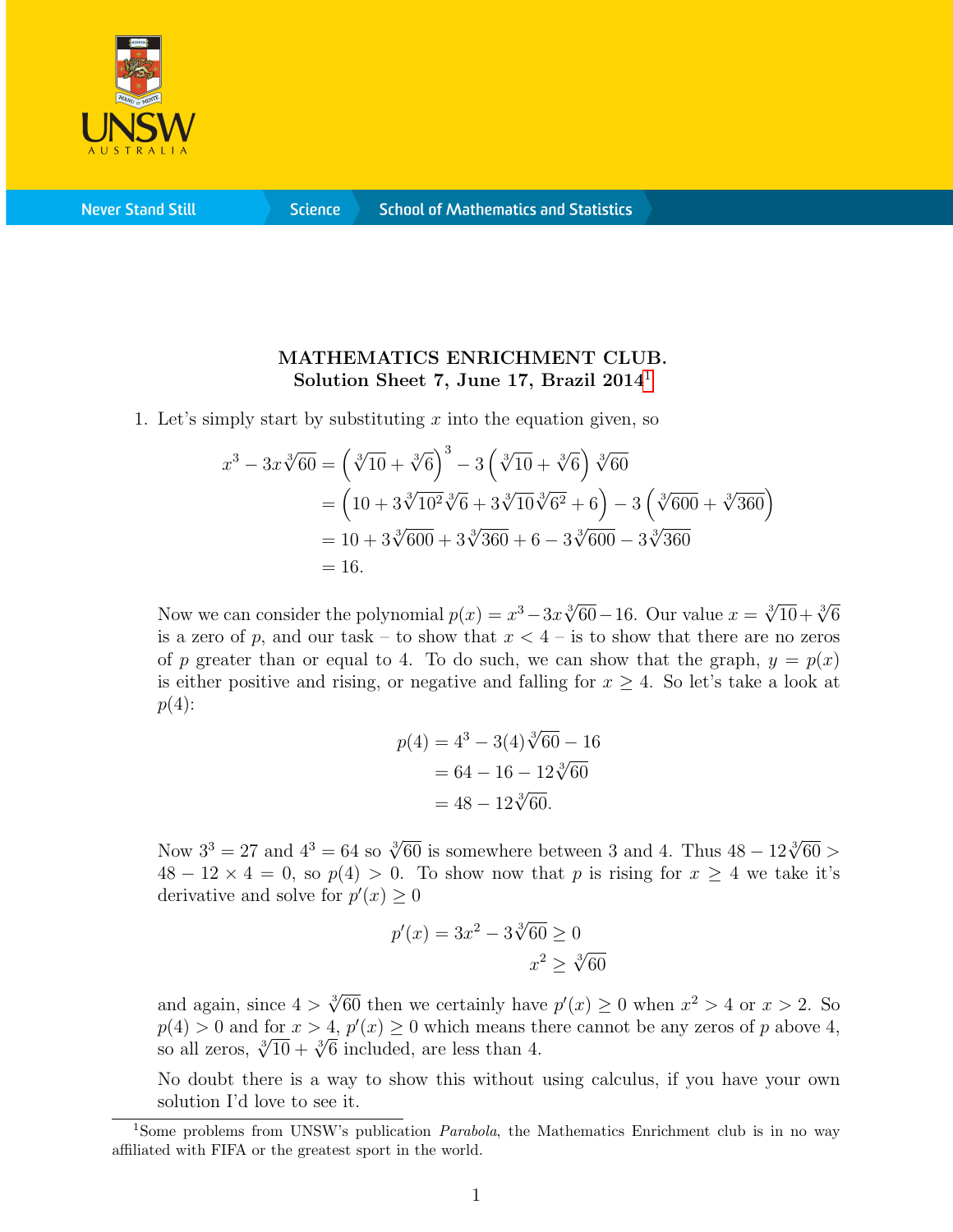- 2. In the case where the deleted vertex is part of a triangle, two vertices of the triangle merge to become one, so  $v \to v - 1$ , two edges disappear, the one connecting the two merged vertices disappears while the other two merge to become one, so  $e \rightarrow e-2$  and finally, the face formed by the triangle disappears so  $f \rightarrow f-1$ . If the deleted vertex is not part of a triangle, its either part of a lone line, or a higher order polygon. If a lone line, then we simply see one vertex disappear and the edge that connected the two along with it, so  $f \to f$ ,  $v \to v-1$  and  $e \to e-1$ . If part of a higher order polygon, again the number of faces stays the same and we just lose one edge and one vertex, so again  $f \to f$ ,  $v \to v - 1$  and  $e \to e - 1$ .
	- As we can see from the two cases above,  $v-e+f$  is constant when we delete a vertex by merging it with a neigbour (in the first case  $v-e+f \rightarrow v-1-(e-2)+f-1=$  $v-e+f$  and in the second  $v-e+f \rightarrow v-1-(e-1)+f=v-e+f$ ). So we can delete all but one vertex in this manner, all while  $v - e + f$  is constant. A graph on a sphere with only one vertex has  $v = 1$ ,  $e = 0$  and  $f = 1$  so  $v - e + f = 2$ .
	- Suppose we have b pentagons and w hexagons. The number of faces is  $f = b + w$ . The number of edges are 5b from the pentagons and  $6w$  from the hexagons, but we've counted each edge twice (as each edge belongs to the polygon on either side of it), so  $e = (6w + 5b)/2$ . Finally, we can count the vertices in a similar fashion  $-5b$  from the pentagons and 6w from the hexagons, but each vertex belongs to the 3 adjacent polygons, so  $v = (6w + 5b)/3$ .

From the previous part, we know that  $v - e + f = 2$ , so

$$
2 = (6w + 5b)/3 - (6w + 5b)/2 + b + w
$$
  
=  $2w + \frac{5}{3}b - 3w - \frac{5}{2}b + b + w$   
 $12 = 10b - 15b + 6b = b.$ 

So there are 12 pentagons. Now each pentagon meets only hexagons, so say 5 hexagons belong to each pentagon. However, each hexagon meets alternately pentagons and hexagons, so each hexagon belongs to 3 pentagons. Thus  $w =$ 5  $\frac{5}{3}b = 20$ . So there are 12 pentagons and 20 hexagons on a standard soccer ball.

3. The key to this question is finding under what conditions Australia makes the top two, and computing their probabilities. There are 81 possible outcomes of the next four games, so doing this problem by "brute force" (computing the probability for each possible outcome and adding up those in which Australia advances) would be quite the arduous task. Instead, we should look for some simplifications. For instance, if Australia wins their next two games they're guaranteed a spot in the top two, regardless of what happens to the other teams. This takes care of 9 out of the total 81 possible outcomes for us. Similarly if they lose the next two games there's no chance of advancing, removing another 9 possibilities.

For Australia to get through on 3 points, they must do it by beating the Netherlands, have Chile win all 3 games, then win the coin toss against the Netherlands or by beating Spain, have Chile lose their next two games, then win the coin toss against Spain and Chile.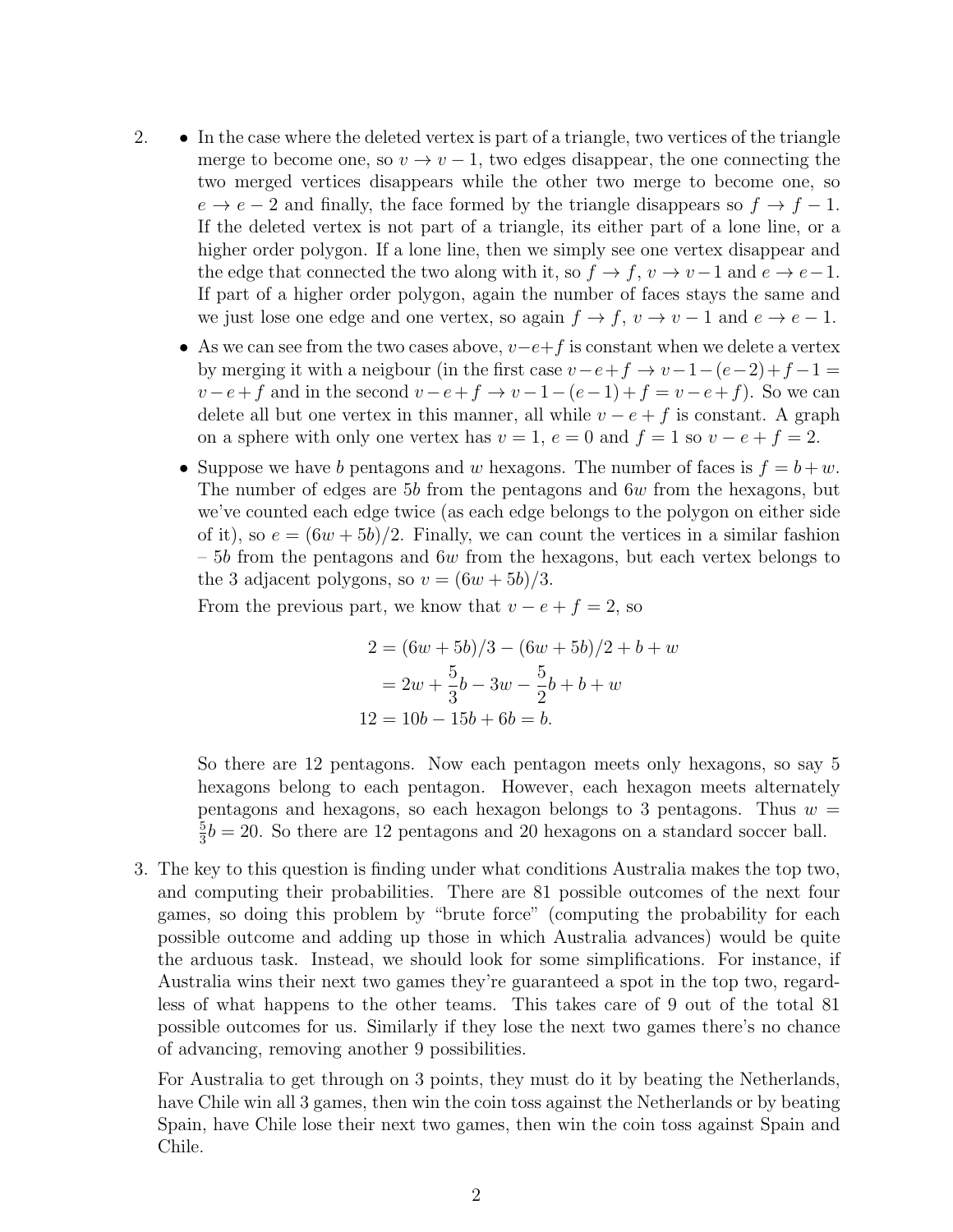Australia cannot advance with 2, 1 or 0 points.

The most intensive situation for us is if Austrlia gets 4 points, in which the short answer is maybe.

We can start by writing down an upper bound for the probability:

$$
\mathbb{P}(\text{Australia advances}) < \mathbb{P}(\text{Aust gets 6 points}) + \mathbb{P}(\text{Aust gets 4 points}) + \mathbb{P}(\text{Aust gets 3 points})
$$
\n
$$
= \left(\frac{1}{13}\frac{1}{15}\right) + \left(\frac{1}{13}\frac{1}{10} + \frac{8}{65}\frac{1}{15}\right) + \left(\frac{1}{13}\frac{5}{6} + \frac{4}{5}\frac{1}{15}\right)
$$
\n
$$
\mathbb{P}(\text{Australian advances}) < \frac{9}{65}.
$$

We could then refine this by including the appropriate conditional probabilities, for instance the probability that Australia advances by "beating the Netherlands, have Chile win all 3 games, then win the coin toss against the Netherlands" is

$$
\mathbb{P} = \mathbb{P}(A \text{ beats } N)\mathbb{P}(S \text{ beats } A)\mathbb{P}(C \text{ beats } S)\mathbb{P}(C \text{ beats } N) \times \frac{1}{2}
$$

which makes up one part of  $\mathbb{P}(\text{Australian}$  advances with 3 points)  $\lt \mathbb{P}(\text{Australian}$  gets 3 points).

- 4. This question was taken from UNSW's Parabola but the solution is missing a diagram, the website [http://mathafou.free.fr/pbg\\_en/sol110b.html](http://mathafou.free.fr/pbg_en/sol110b.html) does an excellent job of showing the same construction with an accompanying diagram.
- 5. The two triangles  $\Delta KXA$  and  $\Delta DXC$  are similar as the three corresponding angles are equal. Suppose the  $AK = \ell$  then since K is the midpoint of AB,  $DC = 2\ell$ . Let the height of rectangle, BC, be h, and the area of  $\Delta K X A = a$ . Since  $\Delta K X A$  and  $\Delta DXC$  are similar with side ratios 1 : 2 then they have areas in ratio 1 : 4. If the perpendicular height of  $\Delta K X A$  is y, then the sum of their areas can also be written as  $\frac{1}{2}\ell y + \frac{1}{2}$  $\frac{1}{2}(2\ell)(h-y)$  so

$$
a + 4a = \frac{1}{2}\ell y + \frac{1}{2}(2\ell)(h - y)
$$

$$
= \frac{1}{2}\ell y + \ell h - \ell y
$$

$$
= \ell h - \frac{1}{2}\ell y = \ell h - a
$$

$$
6a = \ell h
$$

$$
12a = (2\ell h)
$$

where 2 $\ell\hbar$  is precisely the area of the rectangle. So  $\Delta KXA$  takes up 1/12th the area of ABCD.

## Senior Questions

1. This is known as the intermediate value theorem and is essentially the result of the real numbers 'having no gaps', and that continuous functions can't 'jump'. What we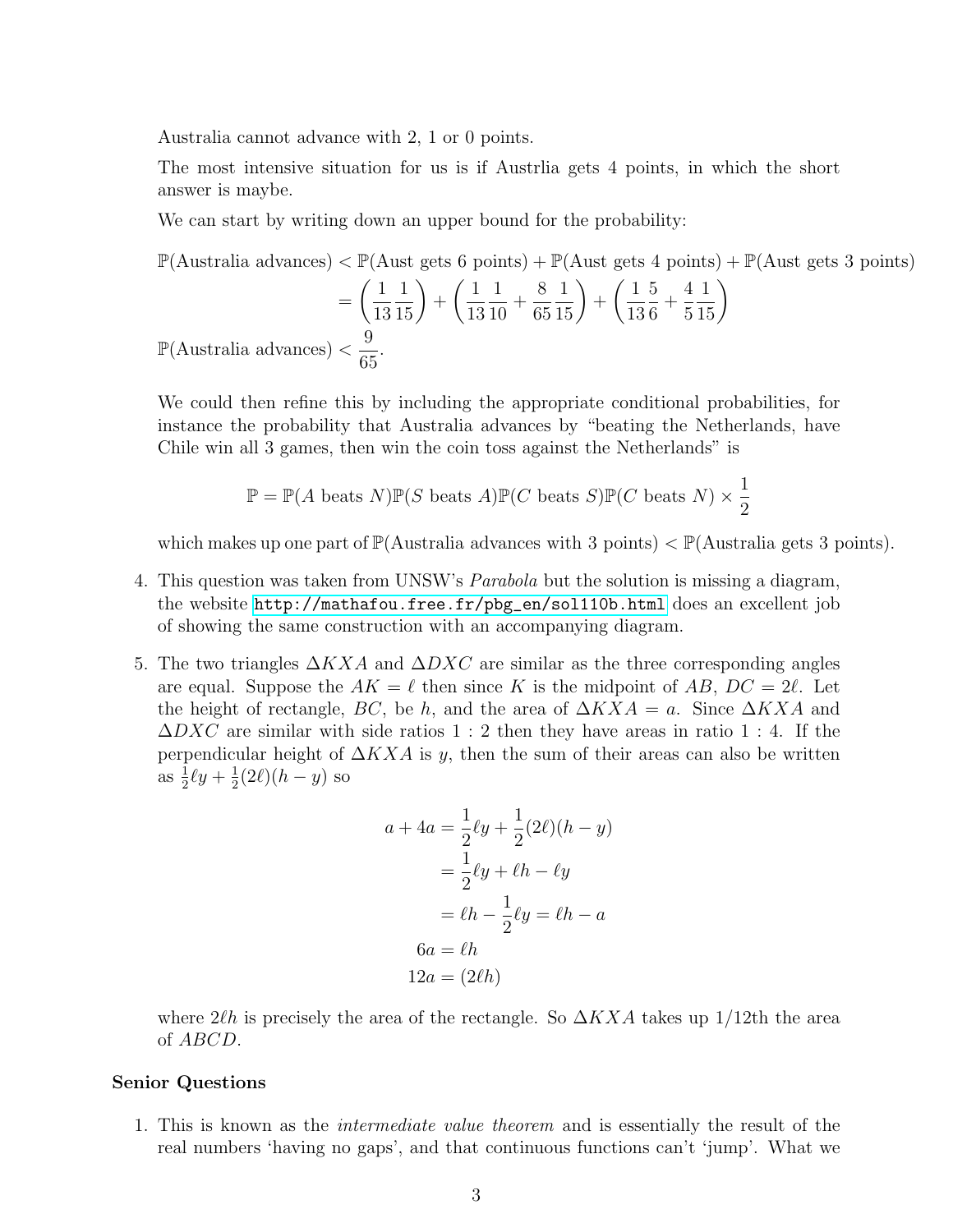mean by continuous functions not being able to 'jump' is that if  $x_1$  and  $x_2$  are close together, then so are  $f(x_1)$  and  $f(x_2)$ . In symbols, we say if  $|x_1 - x_2| < \delta$  then there's a  $\epsilon$  so that  $|f(x_1) - f(x_2)| < \epsilon$  and vice versa (the distance between  $x_1$  and  $x_2$  being smaller than a certain number implies that the distance between  $f(x_1)$  and  $f(x_2)$  is less than another number and we can write a rule that tells you the other if you know one).

Let's choose a z between c and d and call S all the numbers between a and b which satisfy  $f(x) \leq z$ . Now consider the numbers that are greater than or equal to every number in S, call the smallest of these y. I'm going to show you that  $f(y) = z$ .

Suppose  $|f(x) - f(y)| < \epsilon$  then there's a  $\delta$  with  $|x - y| < \delta$ . This means that

$$
\epsilon - f(x) < f(y) < \epsilon + f(x)
$$

for all x between  $y - \delta$  and  $y + \delta$ . There are numbers between  $y - \delta$  and y that are in S (because if there weren't, there'd be a smaller value to choose for y which means we didn't choose the smallest). So for those  $x$ 

$$
f(y) < \epsilon + f(x) \le \epsilon + z
$$

because  $f(x) \leq z$ .

All the x between y and  $y + \delta$  are not in S, so here we have  $f(x) > z$ , i.e.

 $f(y) > \epsilon - f(x) > \epsilon - z$ 

so bringing these together

$$
\epsilon - z < f(y) < \epsilon + z.
$$

Now all this works for any positive number  $\epsilon$ , because that's what makes the function, f, continuous. So if we choose  $\epsilon$  exceedingly small, we see that this only works if  $f(y) = z$ .

2. Rather than looking at the function f, we'll consider the function  $g(x) = f(x) - x$ . If q has a zero, then f has a fixed point. Note that q is continuous because it is the sum of two continuous functions.

Now  $g(a) = f(a) - a \ge 0$  since  $a \le f(x)$  for all x between a and b. Similarly  $g(b) = f(b) - b \leq 0$  because  $f(x) \leq b$  for all x between a and b. So either g is zero at either  $x = a$  or  $x = b$  or q goes from positive to negative, and since it is continuous the intermediate value theorem says it has to have crossed 0 at some point.

That is, we know that for some c between a and b,  $g(c) = 0$  which means  $f(c) - c =$  $0 \implies f(c) = c.$ 

3. If g is a constant function, then  $g'(x) = 0$  for all x between a and b. So suppose g is not constant and  $g'(a) > 0$  (or g is increasing at a). Now if  $g'(x) > 0$  for all x between a and b then it is not possible for  $g(a) = g(b)$ , so there must be some other number  $a < b' < b$  for which  $g'(b') \leq 0$ . If  $g'(b') = 0$  we've found our c, and if not, then we can use the intermediate value theorem (assuming  $g'(x)$  is a continuous function) to see that there must be a c between a and b' with  $g'(c) = 0$ .

Can you extend this to the case where  $g'$  is not necessarily continuous?